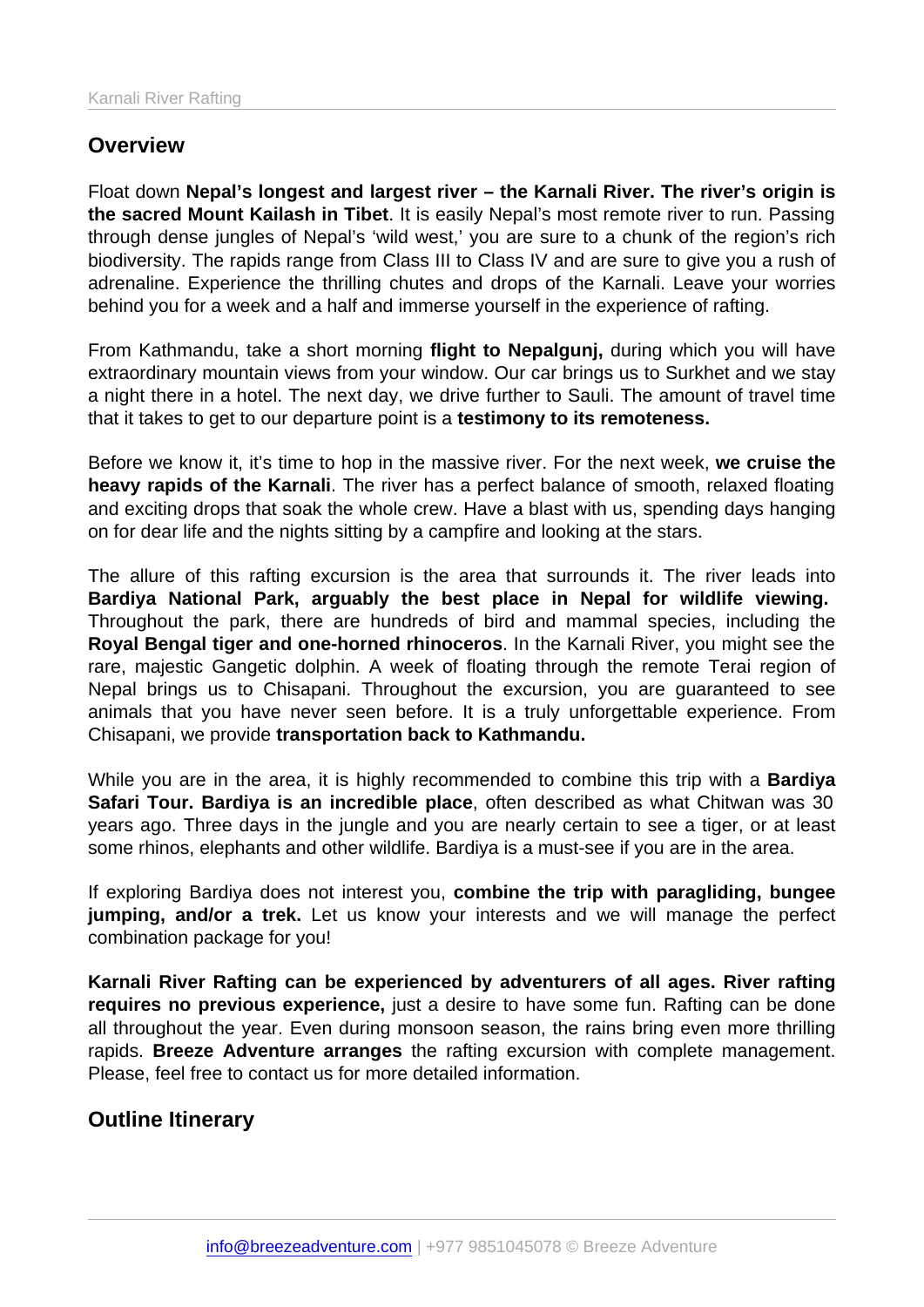- Day 01 : Arrival at Kathmandu airport and transfer to hotel.
- Day 02 : Fly from Kathmandu to Nepalgunj and drive to Surkhet.
- Day 03 : Drive from Surkhet to Sauli. Driving 5 hours.
- Day 04 : Rafting from Sauli to River Bank.
- Day 05 : Rafting from River Bank to God House.
- Day 06 : Rafting from God House to Seti Dovan.
- Day 07 : Rafting from Seti Dovan to Jamuna Village.
- Day 08 : 3 Days Rafting from Jamuna Village to Chisapani.
- Day 12 : Drive from Chisapani to Kathmandu.

## Cost Includes

Flight to Nepalgunj

All Ground Transportation During Trip

One night's accommodation in hotel in Surkhet.

Tent Camp & supplies (kitchen, toilet, sleeping bag, etc.).

Government-authorized experienced guide.

Insurance, food, accommodation, and wage for the guide.

Hygienic meals (breakfast, lunch, and dinner) during the excursion.

All equipment (sleeping bag, warm layers, etc.)

Rafting equipment (rafts, life jackets, wetsuit during winter, safety equipment, etc.)

Safety Kayak

River Permit

First Aid Kit